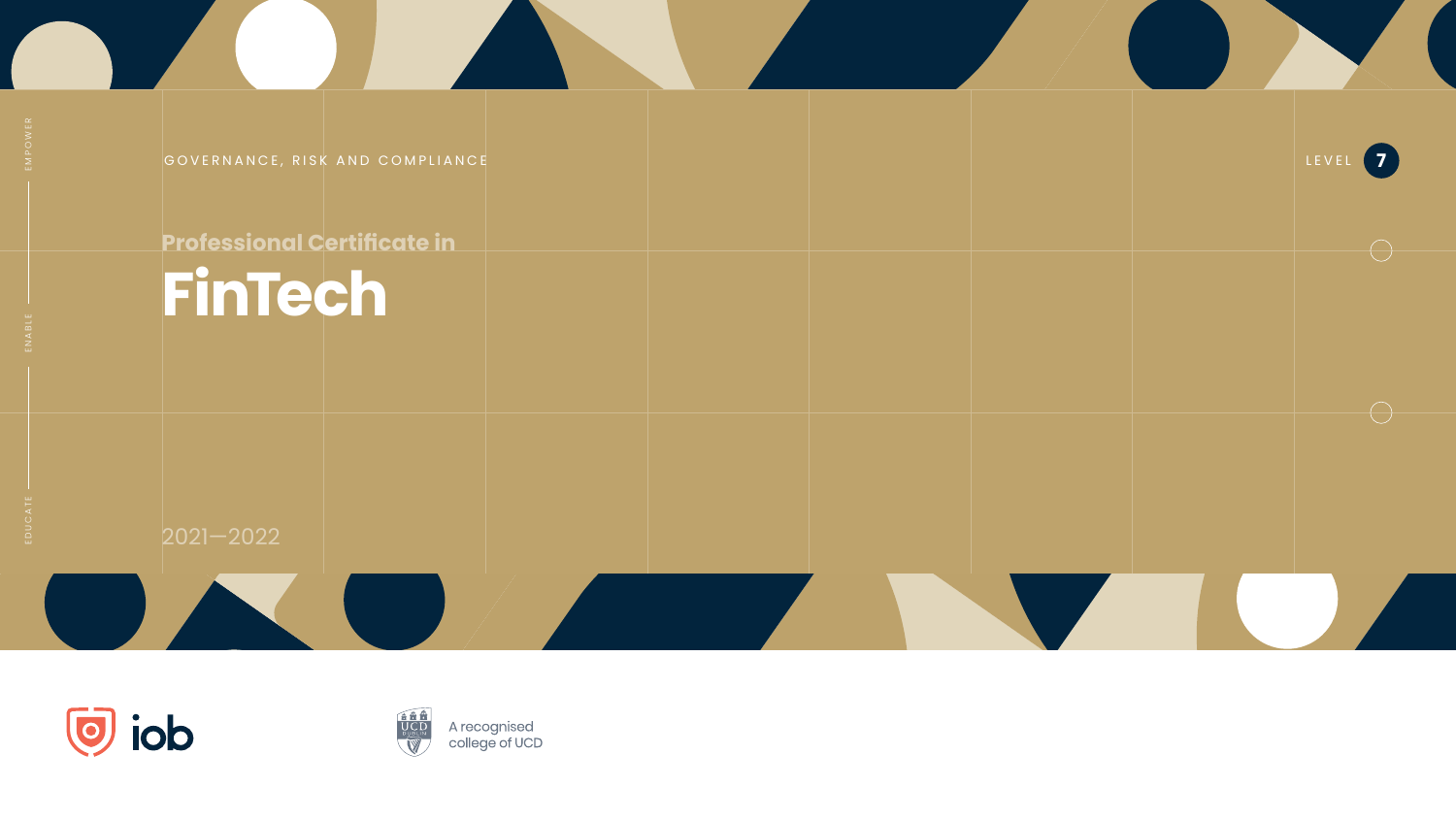# **IOB**

IOB is a professional community of 33,600 members who work in banking, investment funds and international financial services on the island of Ireland. Professional development of our members through education is at the heart of what we do. IOB provides university level programmes to enable our members achieve and sustain their professional qualifications and Continuing Professional Development (CPD) - essential in meeting customer and regulatory expectations. More than 9,800 individuals studied with us last year and over 23,800 members are registered for CPD schemes administered by IOB.

# **Excellence in education – a recognised college of UCD**

As a recognised college of University College Dublin (UCD) and the standout financial services educator, we offer qualifications of the highest standard. We currently have more than 40 programmes ranging from Professional Certificates (level 7) on the National Framework of Qualifications (NFQ) to Masters Degrees (level 9). We design our programmes to be practical and relevant, and grounded in academic rigour.



Next 
$$
\rightarrow
$$

# **Who we are**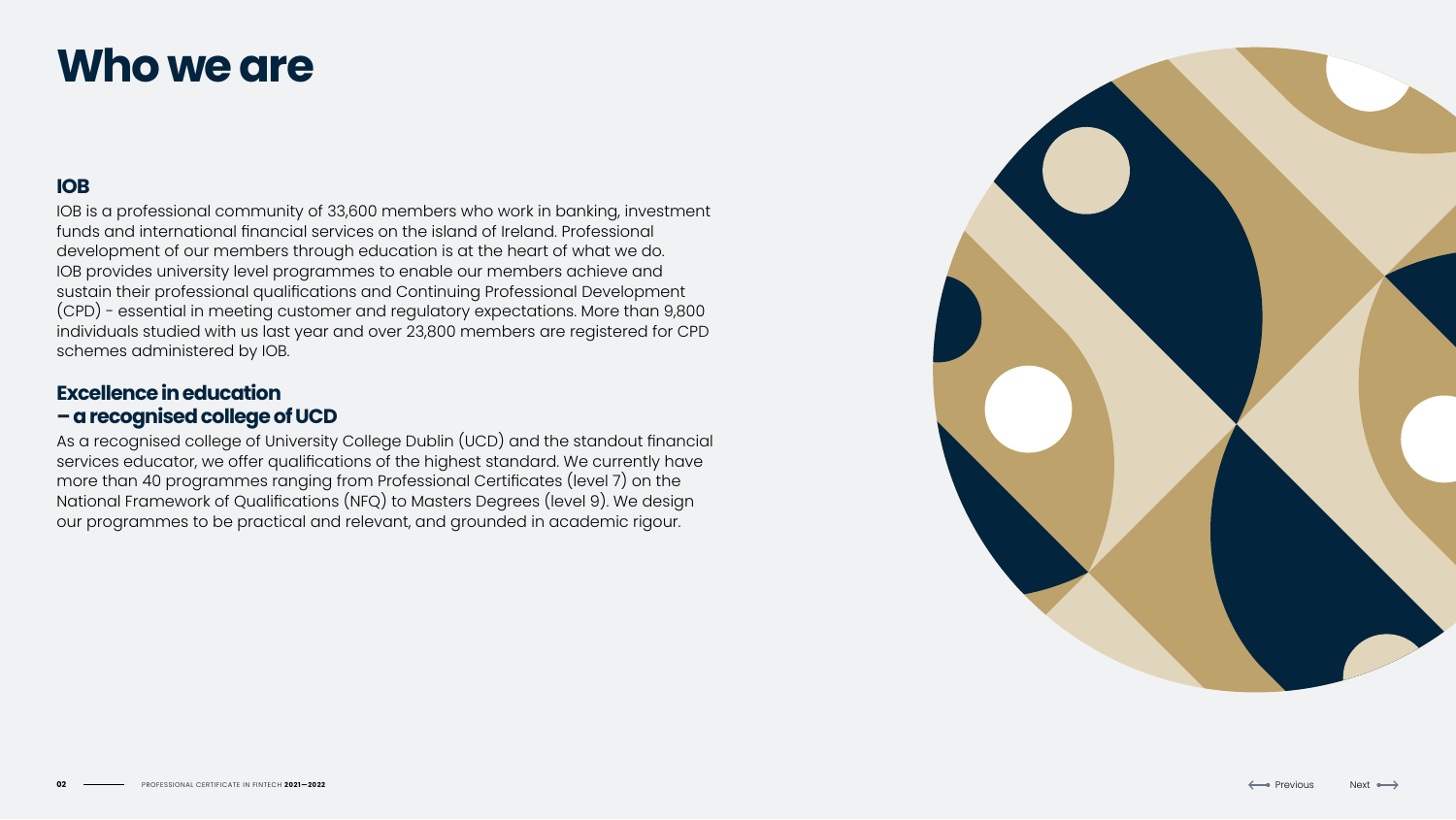# **A new era**

# In 2021 IOB launched 3 innovations that set a new benchmark.

### **IOB Learn**

Our new learning experience platform, IOB Learn, is a digitally enabled, intuitive, personalised, lifelong learning and career ecosystem. For everyone working in financial services, including investment funds and international financial services.

### **The IOB App**

From discovering curated content, following your learning pathways, to logging CPD on-the-go, IOB App opens a new world of possibility in staying connected and up to date with IOB.

## **EdQ by IOB**

A new dynamic education credentialling ecosystem that tracks and certifies qualifications, continuing professional development and lifelong learning, supporting career profile recognition across a wide reach of financial services.





$$
\qquad \qquad \text{lex} \leftrightarrow
$$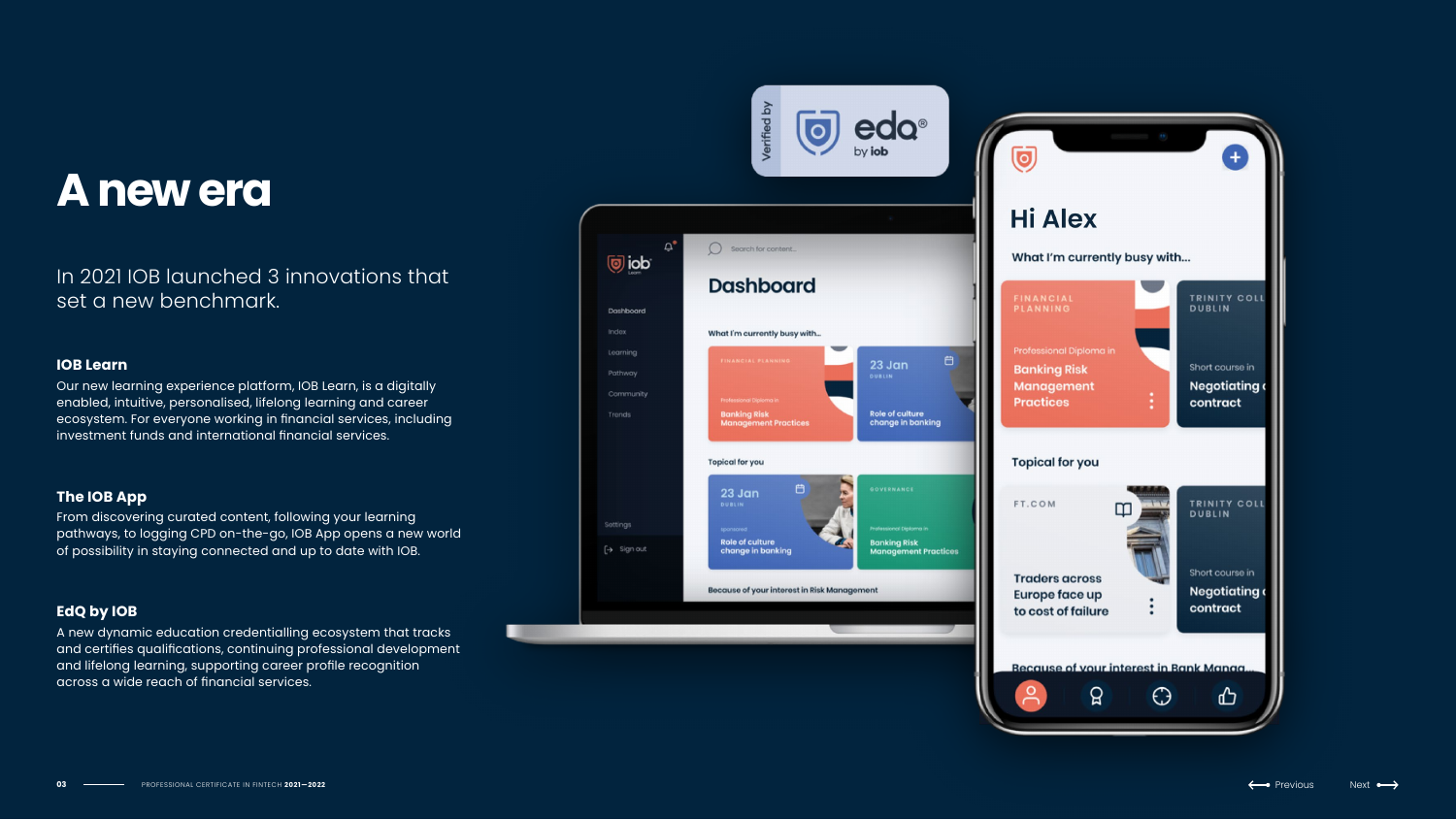# **Introduction**

#### **Who is this programme for?**

IOB is delighted to launch its new accredited programme the Professional Certificate in FinTech. Increased digitalisation is happening throughout the financial services sector. The aim of this programme is to provide students with an understanding of risk and compliance in the context of increasing use of financial technology (FinTech). The programme has been developed by industry practitioners and experts. The Professional Certificate in FinTech will provide participants with the knowledge and tools required to deal with practical issues and meet the challenges arising in the management and practice of risk and compliance in an increasingly digital operating, where FinTech is increasingly core to the digital and business strategy.

The programme will introduce participants to the FinTech industry, the different types of digital risk that arise and how the application of technology has disrupted the traditional delivery of financial services. Participants will learn about the breadth of regulation applicable to FinTech. There is particular focus on developing the specialist knowledge and skills to identify and manage anti money laundering, an escalating worldwide problem. Anti-money laundering (AML) is a critical responsibility of the financial services sector; it effects the stability of the financial system and is essential to safeguarding national and global interests.

It will provide an overview of a range of key innovative technologies employed in the FinTech sector including: blockchain, RegTech and cryptocurrencies. It will focus on developing the specialist knowledge and skills that will equip students to identify and manage against financial crime as well as the policies, procedures and internal controls intended to prevent its occurrence in a digital enabled environment. Students will work through some case studies to get a better understanding of the practical application of risk and compliance management in the context of a FinTech environment.

#### **Who should attend**

This programme is designed for those who work in, or aspire to work in, a risk and compliance function using or going to use FinTech in their business including those in an advisory, supervisory or oversight role of a compliance and risk function and those developing services for, and providing services to, the sector. The programme is particularly useful to those who work or aspire to work in a professional capacity in the Anti Money Laundering (AML) function, and to those in an advisory or supervisory AML role in their business using or going to use FinTech and digital technologies in the management of their operations. This programme supports career advancement and is suitable to a wide range of professionals looking to upskill on the impact of FinTech on compliance and risk management in the financial services sector.

#### **How you will benefit**

On successful completion of the Professional Certificate in FinTech programme, graduates will understand the FinTech industry and how the application of technology has disrupted the traditional delivery of financial services. Graduates will gain an understanding of the local and EU regulatory environment of regulated firms and the FinTech applications in use in financial services. In particular, graduates will identify the nature and types of financial crime and money laundering activities and the role of culture and the ethical considerations in managing AML operations in a FinTech environment.

*Fintech engagement and partnership is now an integral component of our digital strategy in AIB, as it is for most financial services organisations. This will continue to grow in both breadth and scale over time, so will become increasingly important. Developing an understanding of the dynamics involved, the potential rewards to be reaped but also the possible risks involved is essential for anyone who delivers or supports digital change initiatives such as Risk and Compliance teams. This new programme will support those looking to upskill and develop their understanding of the impact of Fintech in the delivery of financial services."*

#### **Niall Buckley**

Head of Commercial Insights and Fintech Engagement AIB Bank

Next 
$$
\leftrightarrow
$$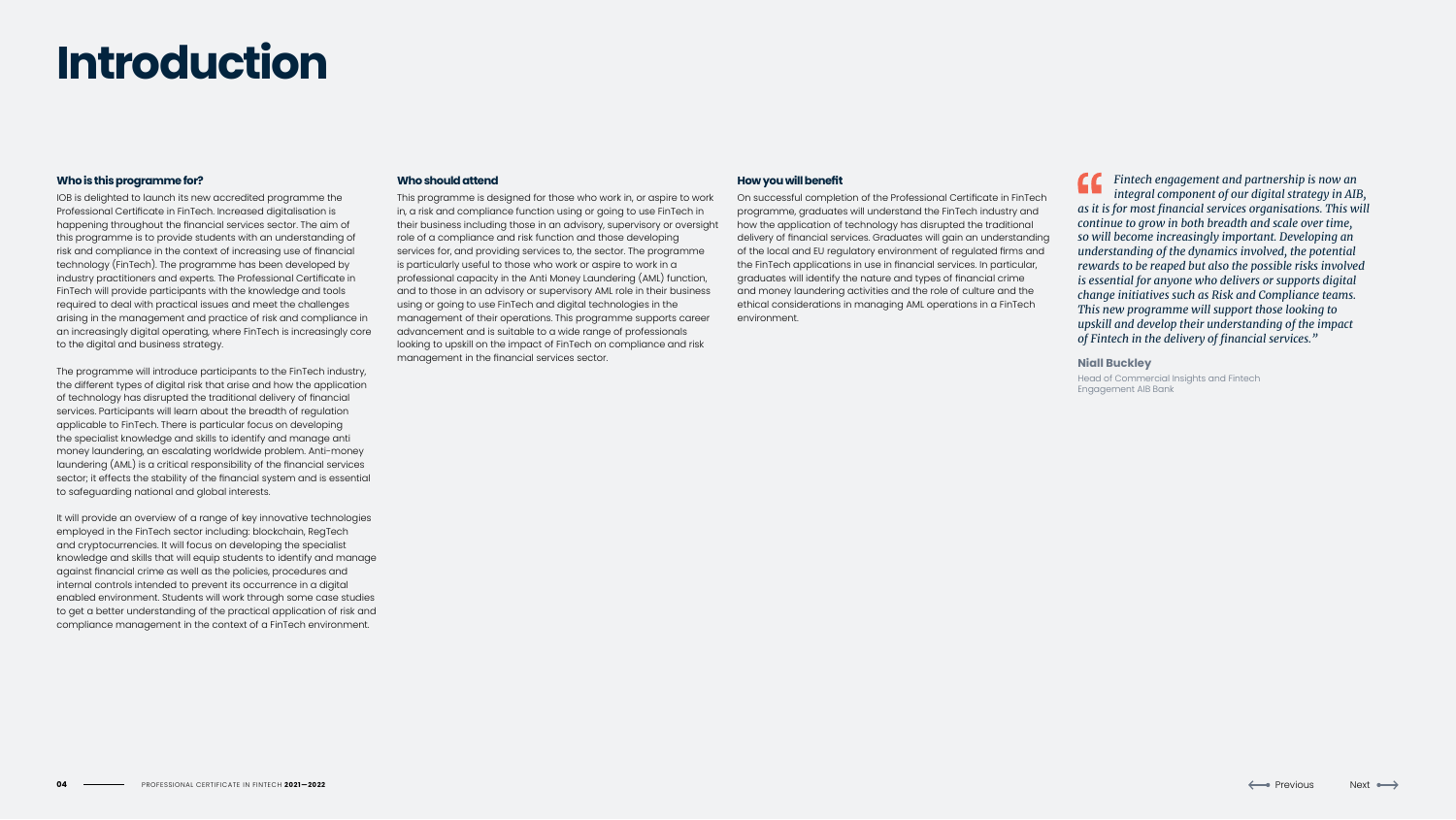# **Meet your team**



# **Frank Kelly**

Frank is a barrister with over 20 years' experience in retail banking. He is a recognised expert in Financial Services Regulation and provides practical advice to Boards and C-Suite executives on matters relating to the regulation of payment services, digital banking, data protection and antimoney laundering. Frank also assists the Banking & Payments Federation of Ireland, the Fintech & Payments Association of Ireland and is the Irish representative on various European Payments Council committees and working groups.



# **Jacky Mayne**

Jacky is an experienced risk practitioner who was Head of Group Operations and Payments Risk Assurance at Bank of Ireland and is now leading her own Risk Consulting practice. Her experience is focussed on interpreting regulation to define and lead the delivery of high-profile risk initiatives into complex operating environments. Jacky holds an Executive Master's in Risk Management and frequently defines and delivers training on a wide range of regulatory topics.



$$
\text{Next} \leftrightarrow
$$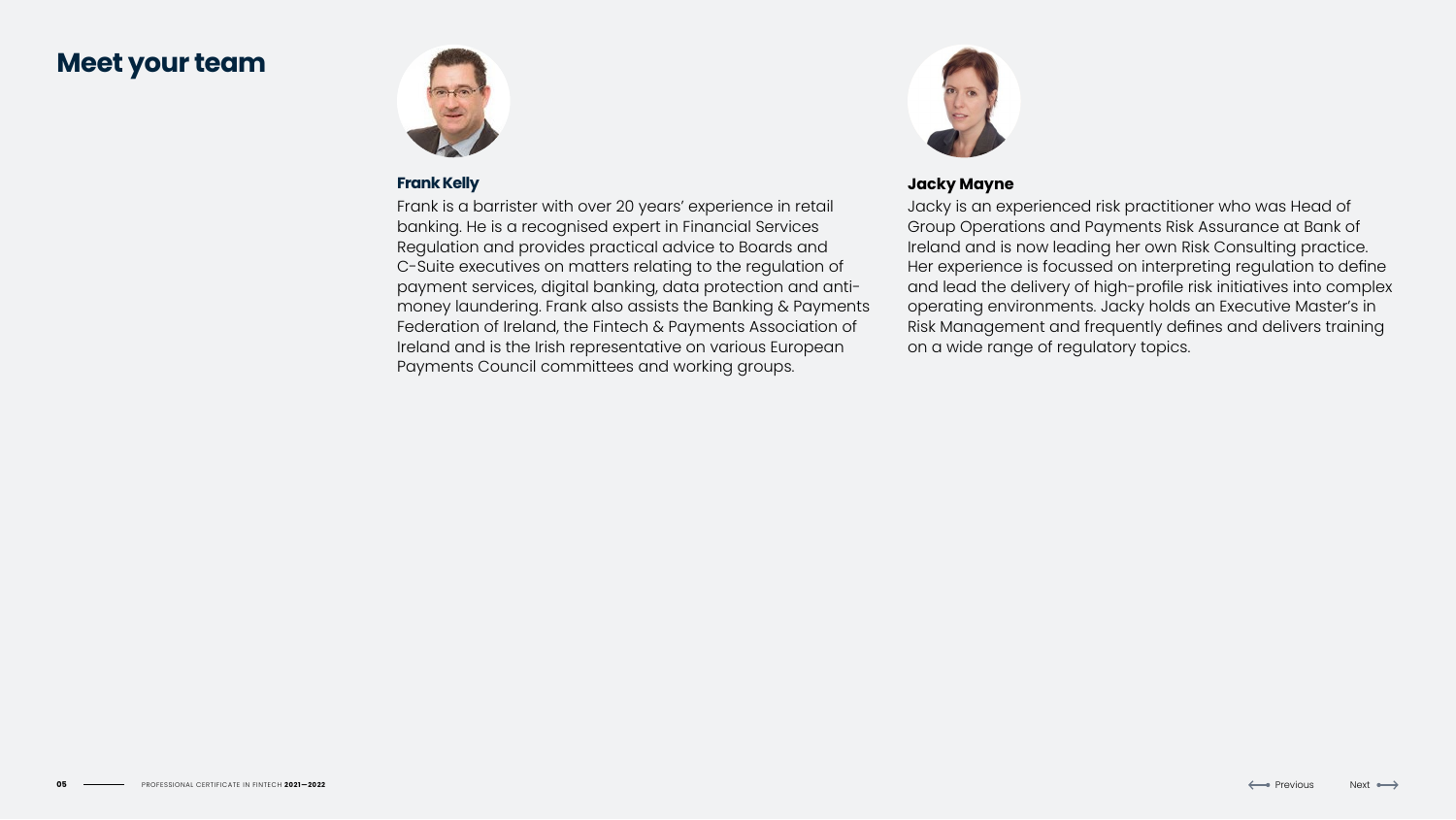# **Curriculum**

You study two modules:

- 1. Risk and compliance in a FinTech environment
- 2. AML and financial crime in a FinTech environment

Each module carries 5 ECTS (academic credits).

#### **1. Risk and compliance in a FinTech environment**

At the end of this module, participants will:

- Understand the FinTech industry and how the application of technology has disrupted the traditional delivery of financial services
- Identify different types of FinTech applications in use in financal services providers
- Understand the different types of digital risk this introduces, and how to mitigate them
- Outline the regulatory frameworks relating to the use of FinTech in financial services and the variety of applicable authorisation types
- Describe the risk and compliance frameworks needed to effectively manage FinTech operations of financial services firms.

#### **2. AML and financial crime in a FinTech environment**

At the end of this module, participants be able to:

- Identify the nature and different types of financial crime and money laundering activities perpetrated against financial services providers
- Understand the local and EU regulatory environment within which regulated firms operate
- Describe the impact of FinTech & Digital Transformation and its uses and challenges in the management of AML operations
- Understand the role of culture and the ethical considerations in managing AML operations in a FinTech environment.

On successful completion of the programme, graduates will gain an understanding of the risk and compliance frameworks needed to effectively manage the use of FinTech in their operations.

#### **Award**

When you successfully complete this programme, you will be awarded a Professional Certificate in FinTech from UCD. This is a level 7 qualification on the National Framework of Qualifications.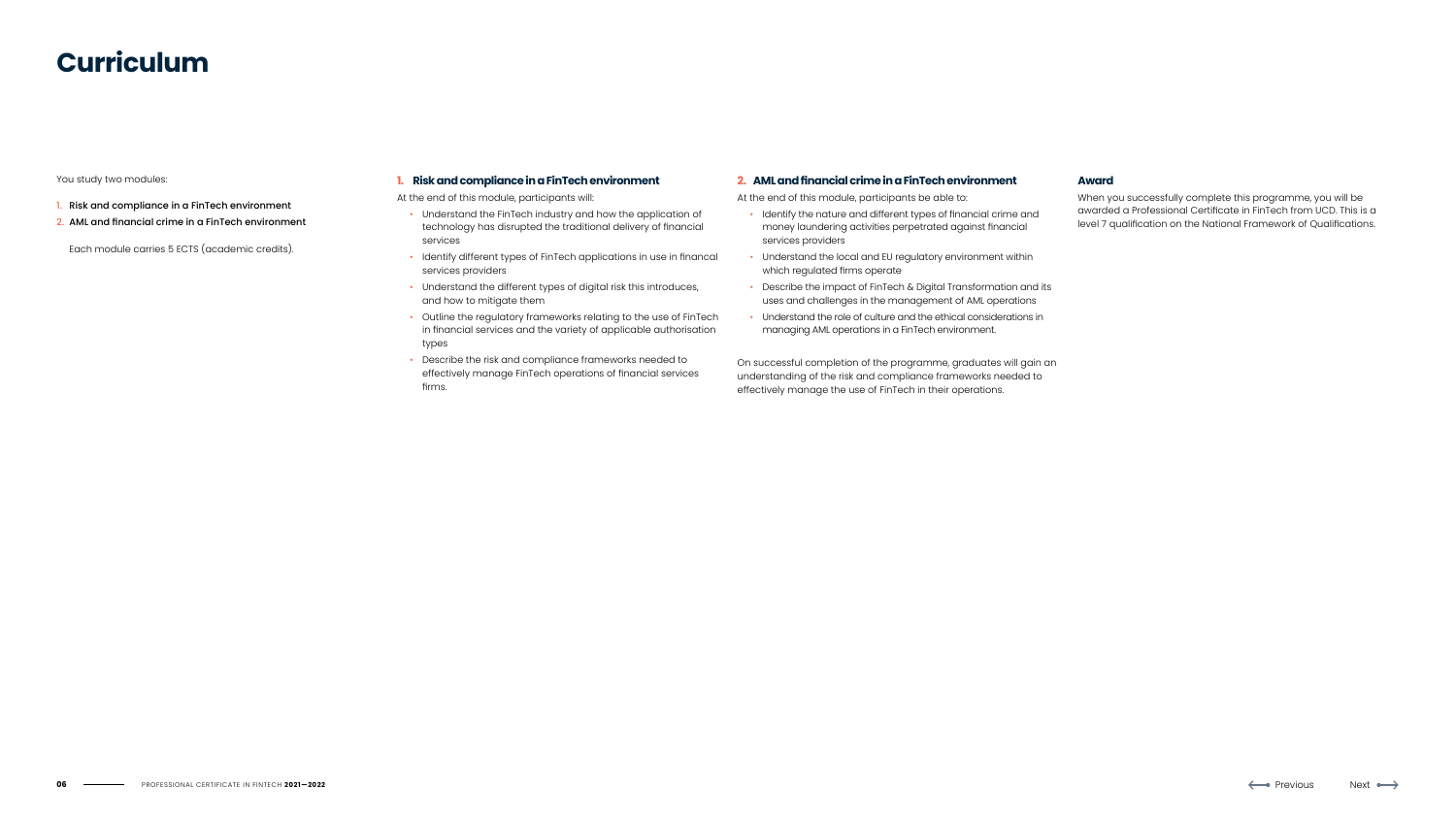# **Further Information**

#### **Delivery**

The programme is delivered online.

#### **Assessment**

Each module will be 100% Continuous Assessment (CA).

#### **Duration**

October to May.

#### **Entry requirements**

The minimum entry requirements to the Professional Certificate in FinTech are as follows:

- Five passes in the Leaving Certificate, including English and Mathematics.
- Five O Level/GCSE passes, including English Language and Mathematics.
- IOB will also consider applications on a mature candidate basis from applicants who are 23 years of age before the date of their application for admission to the programme.

#### **Professional body membership**

You must be a current member of IOB, or become a member, to undertake this programme.

#### **Fees**

€600 per module.

**How to enrol** For further information and to enrol online, visit [iob.ie/programme/fintech-certificate](http://iob.ie/programme/fintech-certificate)

#### **Contact us**

Mary O'Dwyer Programme Manager

**E:** [education@iob.ie](mailto:education%40iob.ie?subject=)



$$
\mathsf{Next} \longleftrightarrow
$$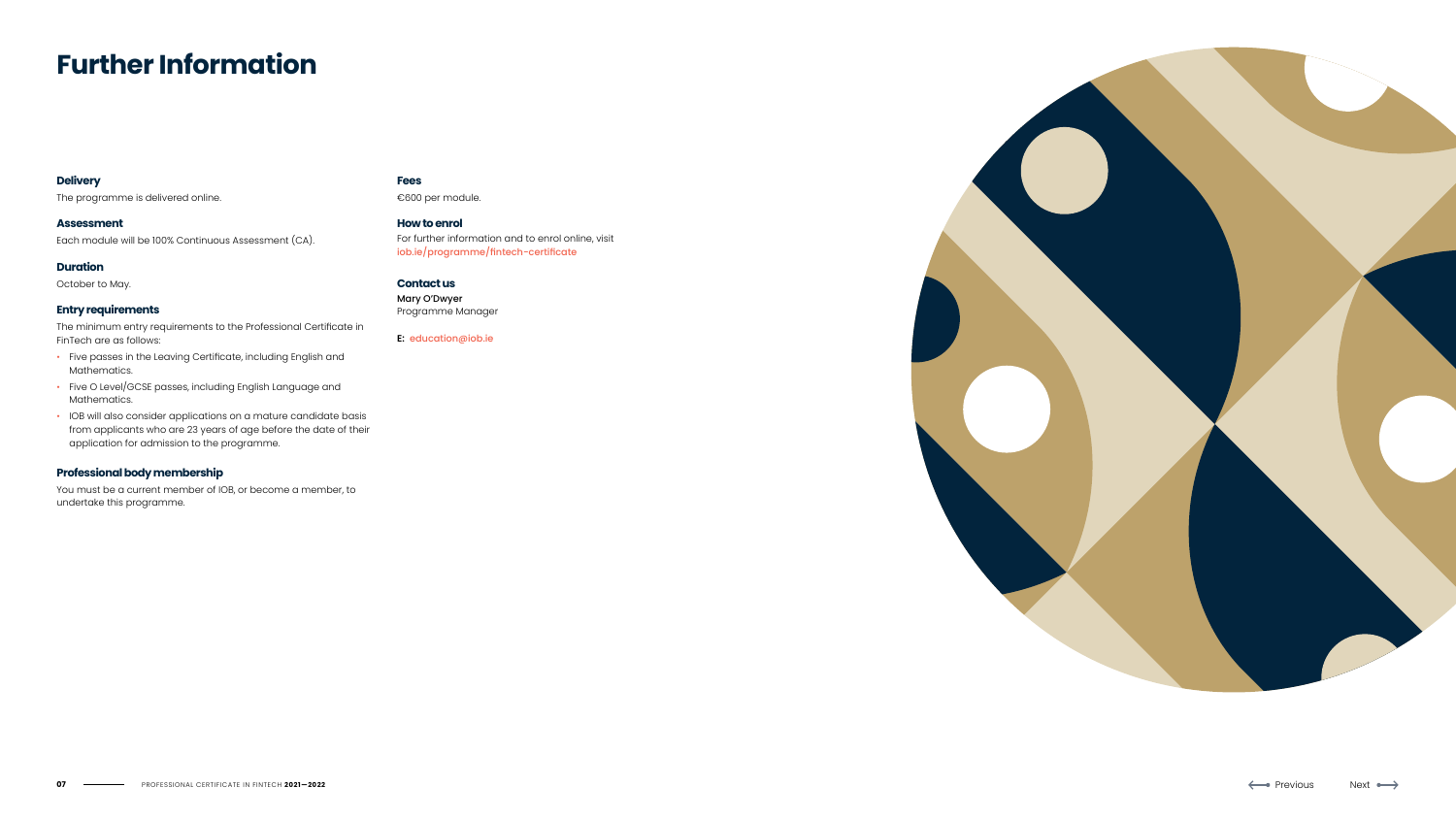| Autumn Trimester September 2021 - January 2022 | <b>Blended Level 7 and Level 8</b> |
|------------------------------------------------|------------------------------------|
| Closing date for applications*                 | 13/09/2021                         |
| Closing date for module registrations          | 01/10/2021                         |
| Trimester start date**                         | 04/10/2021                         |
| Re-registration closing date                   | 12/11/2021                         |
| Module withdrawal date                         | 12/11/2021                         |
| Exam period                                    | 03/01/2022 - 23/01/2022            |
| Exam results release date                      | 04/03/2022                         |

| Spring Trimester January 2022 - May 2022 | <b>Blended Level 7 and Level 8</b> |
|------------------------------------------|------------------------------------|
| Closing date for applications*           | 28/01/2022                         |
| Closing date for module registrations    | 04/02/2022                         |
| Trimester start date**                   | 07/02/2022                         |
| Re-registration closing date             | 18/03/2022                         |
| Module withdrawal date                   | 18/03/2022                         |
| Exam period                              | 02/05/2022 - 21/05/2022            |
| Exam results release date                | 01/07/2022                         |

| Summer Trimester June 2022 - September 2022 | <b>Blended Level 7 and Level 8</b> |
|---------------------------------------------|------------------------------------|
| Closing date for applications*              | 27/05/2022                         |
| Closing date for module registrations       | 03/06/2022                         |
| Trimester start date**                      | 06/06/2022                         |
| Re-registration closing date                | 15/07/2022                         |
| Module withdrawal date                      | 15/07/2022                         |
| Exam period                                 | 05/09/2022 - 25/09/2022            |
| Exam results release date                   | 28/10/2022                         |

# **Key Dates 2021-2022**





\* Places may be available after this date depending on availability

\*\* Member Resources in IOB Learn

Dates may change - check IOB Learn and *iob.ie* for up-to-date information

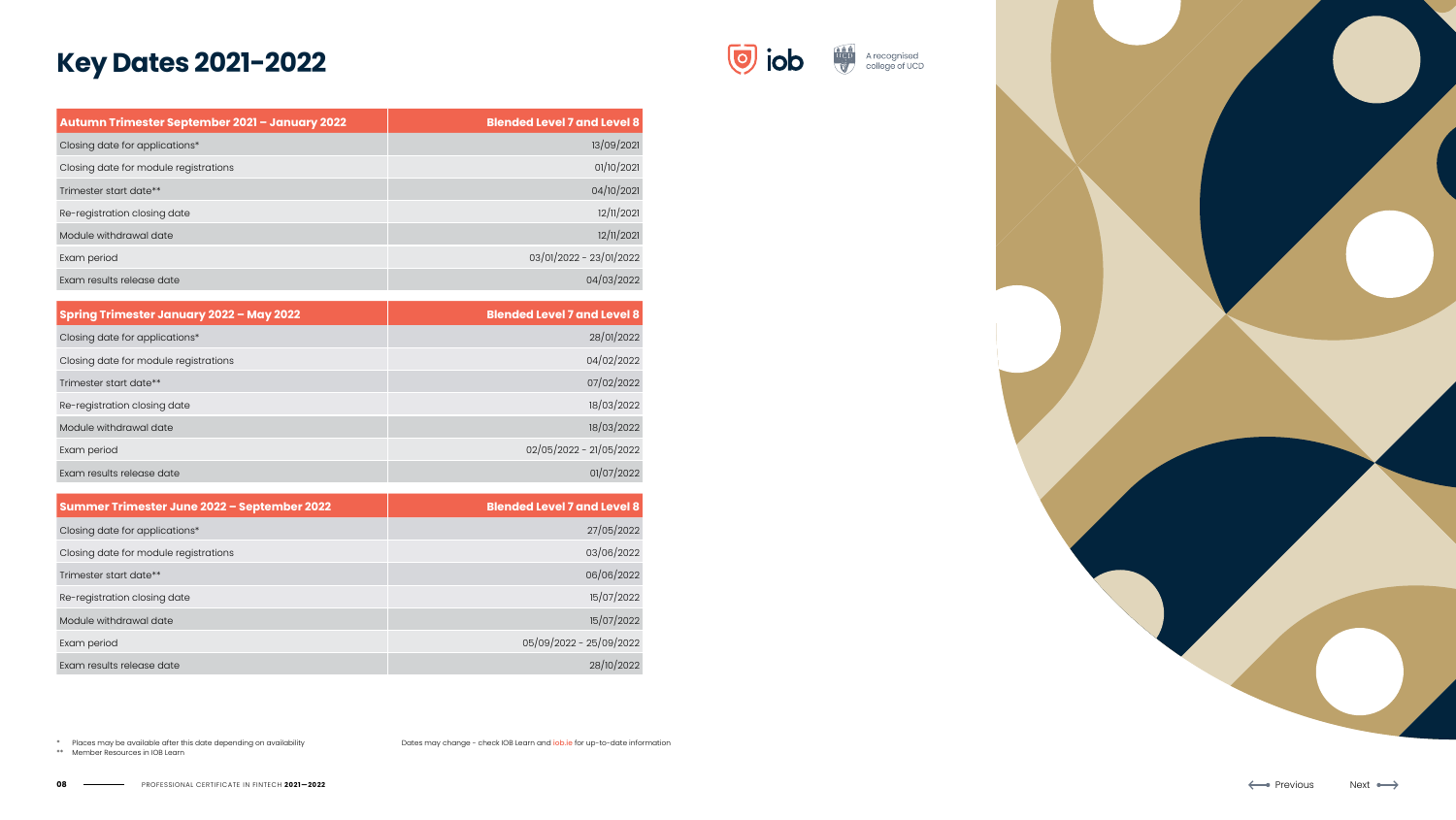## **IOB Learn**

An exciting new learning experience platform, and an IOB app personalised to your professional development needs. IOB Learn will give you access to a new suite of micro learning and curated learning content across a number of channels.

## **Your essential career partner**

Through IOB Learn we empower you to explore your talent and potential. We fuel your personal growth and career trajectory.

## **Your professional community**

Membership of your industry's professional body, the largest professional membership community in Ireland, brings you into a community of like-minded people. Professionals from across financial services working in a similar specialism as you, dealing with similar challenges to those that you face. Through inperson events, digital events and forums you can hear key note speakers and share experiences, exchange knowledge, network, expanding your contacts and personal profile.

- Invitations to in-person and virtual events and networking opportunities.
- Access to breakfast briefings / lunch and learns.
- Access to the latest insights, thought leadership, emerging issues and trends.

$$
\qquad \qquad \text{lex} \ \longleftrightarrow
$$

# **Your standout educator**

IOB is a recognised college of UCD, which is Ireland's largest university and ranked within the top 1% of higher education institutions in the world. A leading provider of applied education in financial services, we offer more than 40 university accredited qualifications, taught by academics and leading industry experts.

- Access to IOB's full suite of accredited learning, taught by academics and leading industry experts.
- Access via IOB to Government Funding for education programmes, e.g. Springboard, IFS Skillnet.
- Graduation Ceremony for level 8 and 9 graduands.



# **We get you qualified**

We offer 14 professional designations, including all the essential regulatory required designations to qualify you for roles in financial services. Free accreditation of your training for CPD hours on IOB CPD schemes.



# **We keep you qualified**

Lifelong learning is essential to sustain a career and your professional designation(s). As Ireland's largest provider of continuing professional development (CPD), we keep you qualified. Included in your membership subscription at no additional cost is access to a minimum of four continuing professional development events in addition to our suite of eCPD modules.







Learn more about the value and benefits of becoming a member of IOB.



# **IOB membership**

# **Membership**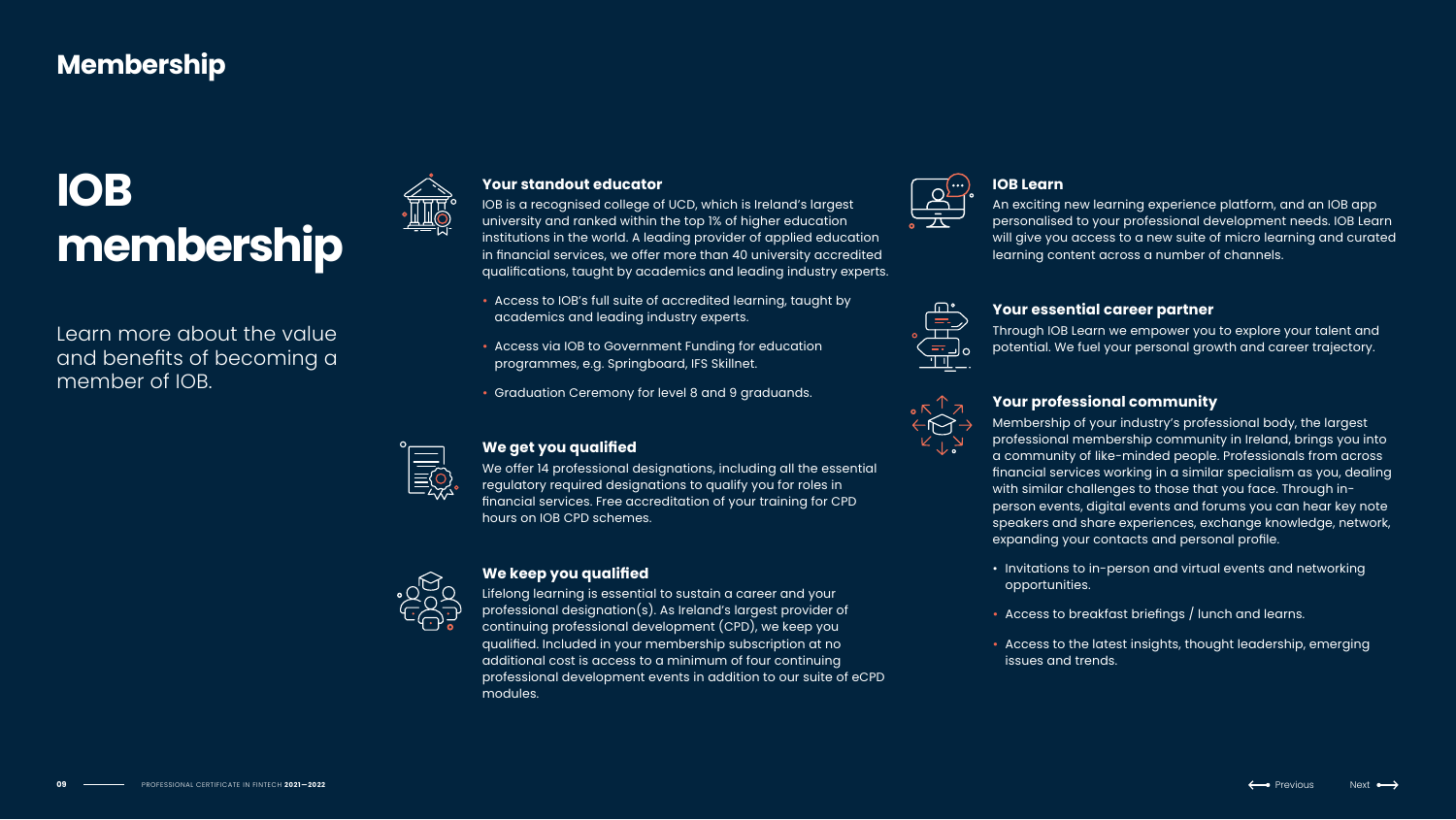# **Regulatory compliance**

Where relevant, our education qualifications, professional designations and CPD schemes meet the Central Bank of Ireland's Minimum Competency Code and Fitness and Probity requirements. Our new EdQ credentialing platform supports you in meeting your regulatory responsibilities.

## **Professional standing**

IOB offers a range of professional designations which are a recognition of educational achievement and professional standing. They are a badge of excellence and an endorsement of academic qualifications, professional knowledge and experience. Several of the designations are recognised worldwide.

### **Independent assurance**

IOB is an independent stamp of assurance that supports organisations in engaging, motivating and empowering their employees to learn and perform.

# **Corporate community**

An organisation's greatest resource is its people. IOB's wide range of applied education and lifelong learning programmes develop your talented staff.



Build your network with a community of peers – learn from other leading organisations, share your knowledge and expertise.

## **Strategy and Governance**

IOB Council (board of directors) and Council committees are responsible for the effective, prudent and ethical oversight of IOB, setting its strategic aims and direction. Corporate members are entitled to either appoint or elect persons to Council.

Active engagement, participation and leadership in IOB Council and Council Committees is a commitment to setting and maintaining high professional and ethical standards, and enhancing the technical expertise of the financial services industry.



### **Talent development**

#### **Future skills**

Financial services continues to change rapidly. IOB helps build transferable skills for the individual and a more flexible workforce for your organisation.









| $\bullet\bullet\bullet$ |  |
|-------------------------|--|
| G,                      |  |
|                         |  |
|                         |  |
|                         |  |
|                         |  |

Learn more about the value and benefits of becoming a corporate member of IOB.



# **Corporate membership**

# **Membership**